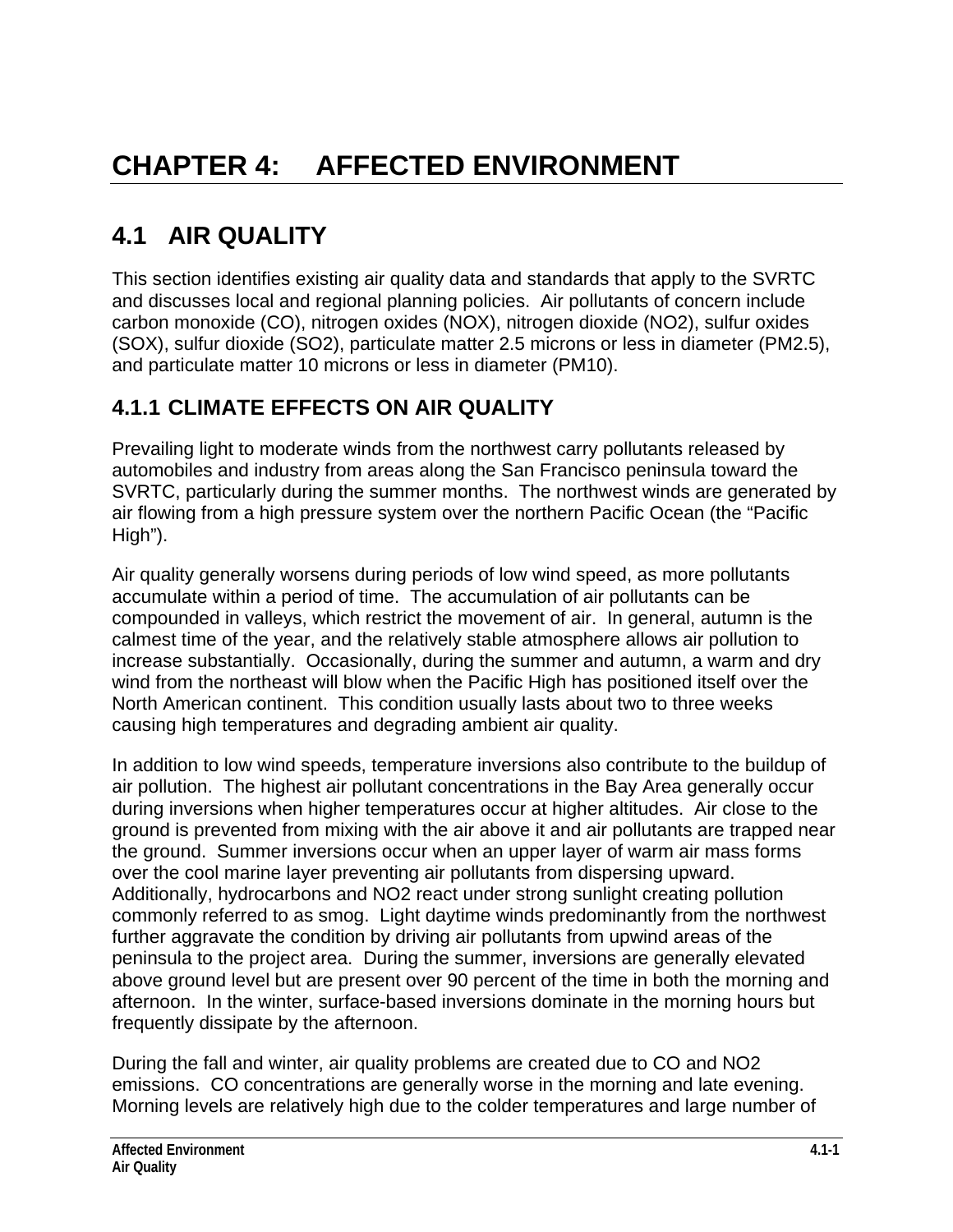cars during the commute. The high levels during the late evenings are a result of stagnant atmospheric conditions trapping CO in the area. Since CO is produced almost entirely from automobiles, the highest CO concentrations in the Bay Area are associated with heavy traffic. NO2 levels are also generally higher during autumn or winter days. High levels of NO2 in the fall and winter usually occur on days with summer-like conditions.

### **4.1.2 AIR MONITORING DATA**

The Bay Area Air Basin is classified as a federal and state nonattainment area for ozone. As of 2006, the Basin is a federal nonattainment area for 8-hour ozone. The Basin is a state nonattainment area for 1-hour ozone, annual and 24-hour PM10, and annual PM2.5. The Bay Area Air Quality Management District (BAAQMD) monitors air quality conditions at 31 locations throughout the Bay Area. The nearest air monitoring stations to the SVRTC are the San Jose Piedmont Road Monitoring Station, the San Jose Central Monitoring Station, and the Fremont Chapel Way Monitoring Station. Data from these monitoring stations were used to characterize existing conditions within the vicinity of the SVRTC and to establish a baseline for estimating future conditions. Table 4.1-1 presents data from these stations to demonstrate pollution trends from 2003 to 2006. Year 2007 data were not available at the time this analysis was completed. The table also indicates federal and state standards for these pollutants and where federal and state standards have been exceeded. The data presented in the table are summarized below.

#### **San Jose Piedmont Road Monitoring Station**

San Jose Piedmont Road Monitoring Station only monitored ozone concentrations from 2003 to 2006. Ozone concentrations did not exceed the 8-hour National Ambient Air Quality Standards (NAAQS) from 2003 to 2006. Ozone concentrations exceeded the 1 hour California Ambient Air Quality Standards (CAAQS) twice in 2003 and once in 2005. Additionally, ozone concentrations did not exceed the 8-hour CAAQS from 2003 to 2006.

#### **San Jose-Central Monitoring Station**

Ozone concentrations exceeded the 8-hour NAAQS once in 2006. Ozone concentrations exceeded the state 1-hour standard four times in 2003, once in 2005, and five times in 2006. The state 8-hour ozone standard was exceeded once in 2005 and five times in 2006. The state PM10 standard was exceeded three times in 2003, four times in 2004, and two times each in 2005 and 2006. The federal PM2.5 standard was exceeded six times in 2006.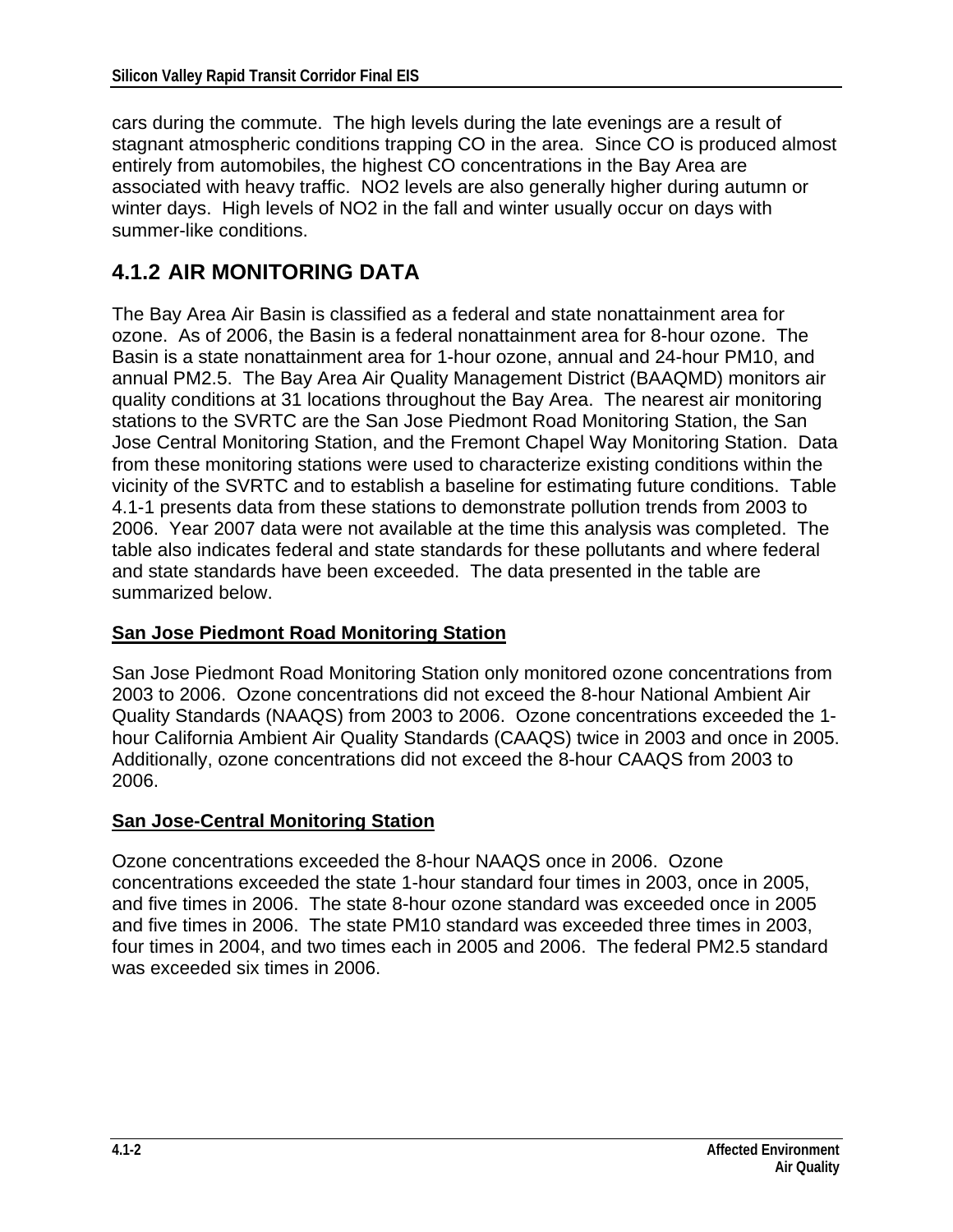| <b>Pollutant</b>                                                        | <b>Federal</b><br><b>Standard</b> | <b>State</b><br><b>Standard</b> | Year | <b>Maximum</b><br>Level<br>San Jose<br><b>Piedmont</b><br>Road | <b>Maximum</b><br><b>Level</b><br>San Jose-<br><b>Central</b> | <b>Maximum</b><br><b>Level</b><br><b>Fremont</b><br><b>Chapel Way</b> | <b>Violation Days</b><br>(Federal/State)<br>San Jose<br><b>Piedmont Road</b> | <b>Violation Days</b><br>(Federal/State)<br>San Jose-<br><b>Central</b> | <b>Violation Days</b><br>(Federal/State)<br><b>Fremont</b><br><b>Chapel Way</b> |
|-------------------------------------------------------------------------|-----------------------------------|---------------------------------|------|----------------------------------------------------------------|---------------------------------------------------------------|-----------------------------------------------------------------------|------------------------------------------------------------------------------|-------------------------------------------------------------------------|---------------------------------------------------------------------------------|
|                                                                         |                                   |                                 | 2003 | 0.10                                                           | 0.12                                                          | 0.12                                                                  | N/A/2                                                                        | N/A/4                                                                   | N/A/4                                                                           |
| Ozone                                                                   | N/A                               | 0.070 ppm                       | 2004 | 0.09                                                           | 0.09                                                          | 0.09                                                                  | N/A/0                                                                        | N/A / 0                                                                 | N/A/0                                                                           |
| 1-hour                                                                  |                                   |                                 | 2005 | 0.11                                                           | 0.11                                                          | 0.11                                                                  | N/A/1                                                                        | N/A/1                                                                   | N/A/1                                                                           |
|                                                                         |                                   |                                 | 2006 | $\star$                                                        | 0.12                                                          | 0.10                                                                  | $\star$                                                                      | N/A / 5                                                                 | N/A/4                                                                           |
|                                                                         |                                   | 0.070 ppm                       | 2003 | 0.07                                                           | 0.08                                                          | 0.09                                                                  | 0/0                                                                          | 0/NA                                                                    | 1/NA                                                                            |
| Ozone                                                                   |                                   |                                 | 2004 | 0.07                                                           | 0.07                                                          | 0.07                                                                  | 0/0                                                                          | 0/NA                                                                    | 0/NA                                                                            |
| 8-hour                                                                  | 0.08 ppm                          |                                 | 2005 | 0.07                                                           | 0.08                                                          | 0.08                                                                  | 0/0                                                                          | 0/1                                                                     | 0/1                                                                             |
|                                                                         |                                   |                                 | 2006 | $\star$                                                        | 0.09                                                          | 0.07                                                                  | $\star$                                                                      | 1/5                                                                     | 0/3                                                                             |
| Respirable<br>Particulate<br>$150 \mu g/m3$<br>Matter (PM10)<br>24-hour |                                   | $50 \mu g/m3$                   | 2003 | $\star$                                                        | 60                                                            | 37                                                                    | $\star$                                                                      | 0/3                                                                     | 0/0                                                                             |
|                                                                         |                                   |                                 | 2004 | $\star$                                                        | 58                                                            | 49                                                                    |                                                                              | 0/4                                                                     | 0/0                                                                             |
|                                                                         |                                   |                                 | 2005 | $\star$                                                        | 54                                                            | 54                                                                    | $\star$                                                                      | 0/2                                                                     | 0/1                                                                             |
|                                                                         |                                   |                                 | 2006 | $\star$                                                        | 73                                                            | 57                                                                    | $\star$                                                                      | 0/2                                                                     | 0/1                                                                             |
| Fine<br>Particulate<br>Matter<br>35 µg/m3<br>(PM2.5)<br>24-hour         |                                   | N/A                             | 2003 | $\star$                                                        | 56                                                            | 34                                                                    | $\star$                                                                      | 0/N/A                                                                   | 0/N/A                                                                           |
|                                                                         |                                   |                                 | 2004 | $\star$                                                        | 52                                                            | 40                                                                    |                                                                              | 0/N/A                                                                   | 0 / N/A                                                                         |
|                                                                         |                                   |                                 | 2005 | $\star$                                                        | 55                                                            | 33                                                                    | $\star$                                                                      | 0/N/A                                                                   | 0/N/A                                                                           |
|                                                                         |                                   |                                 | 2006 | $\star$                                                        | 64                                                            | 44                                                                    | $\star$                                                                      | 6/N/A                                                                   | 2/N/A                                                                           |
| Carbon<br>Monoxide                                                      | 9 ppm                             | 9.0 ppm                         | 2003 | $\star$                                                        | 4.0                                                           | 1.9                                                                   | $\star$                                                                      | 0/0                                                                     | 0/0                                                                             |
|                                                                         |                                   |                                 | 2004 | $\star$                                                        | 3.0                                                           | 1.7                                                                   |                                                                              | 0/0                                                                     | 0/0                                                                             |
| (CO)                                                                    |                                   |                                 | 2005 | $\star$                                                        | 3.1                                                           | 2.0                                                                   |                                                                              | 0/0                                                                     | 0/0                                                                             |
| 8-hour                                                                  |                                   |                                 | 2006 | $\star$                                                        | 2.9                                                           | 1.8                                                                   | $\star$                                                                      | 0/0                                                                     | 0/0                                                                             |
|                                                                         | 0.053 ppm<br>(annual)             | $0.18$ ppm<br>(1 hr)            | 2003 | $\star$                                                        | $\star$                                                       | 0.08                                                                  | $\star$                                                                      | $\star$                                                                 | N/A / 0                                                                         |
| Nitrogen                                                                |                                   |                                 | 2004 | $\star$                                                        | 0.07                                                          | 0.06                                                                  |                                                                              | N/A / 0                                                                 | N/A / 0                                                                         |
| Dioxide (NO2)                                                           |                                   |                                 | 2005 | $\star$                                                        | 0.07                                                          | 0.07                                                                  |                                                                              | N/A / 0                                                                 | N/A / 0                                                                         |
|                                                                         |                                   |                                 | 2006 | $\star$                                                        | 0.07                                                          | 0.06                                                                  |                                                                              | N/A / 0                                                                 | N/A/0                                                                           |

| Table 4.1-1: |  | Air Quality Standards, Ambient Measurements, and Violations at Air Monitoring Stations |  |  |
|--------------|--|----------------------------------------------------------------------------------------|--|--|
|--------------|--|----------------------------------------------------------------------------------------|--|--|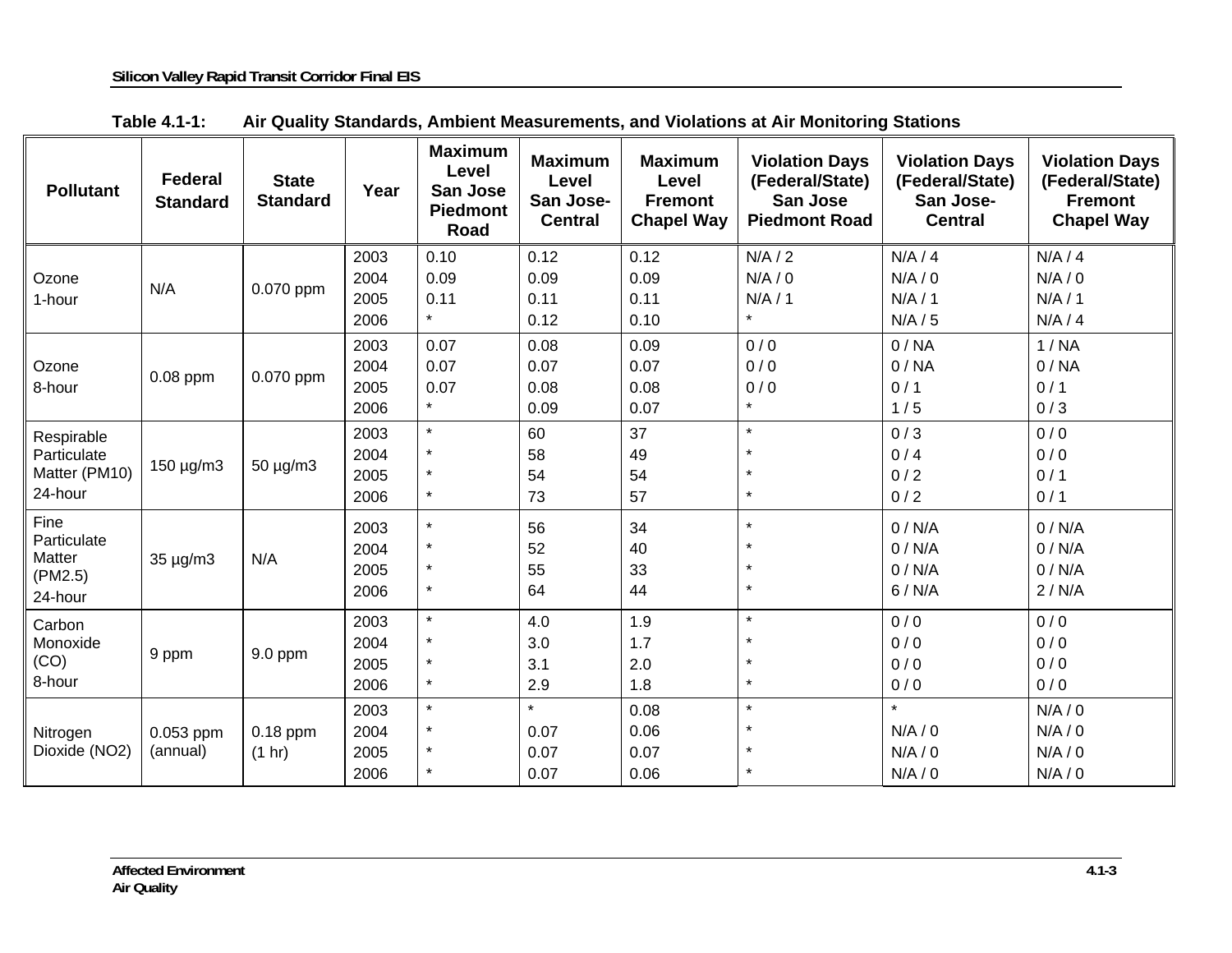| <b>Pollutant</b>      | Federal<br><b>Standard</b> | <b>State</b><br><b>Standard</b> | Year | <b>Maximum</b><br>Level<br>San Jose<br><b>Piedmont</b><br>Road | Maximum<br>Level<br>San Jose-<br><b>Central</b> | <b>Maximum</b><br>Level<br><b>Fremont</b><br><b>Chapel Way</b> | <b>Violation Days</b><br>(Federal/State)<br>San Jose<br><b>Piedmont Road</b> | <b>Violation Days</b><br>(Federal/State)<br>San Jose-<br><b>Central</b> | <b>Violation Days</b><br>(Federal/State)<br><b>Fremont</b><br><b>Chapel Way</b> |
|-----------------------|----------------------------|---------------------------------|------|----------------------------------------------------------------|-------------------------------------------------|----------------------------------------------------------------|------------------------------------------------------------------------------|-------------------------------------------------------------------------|---------------------------------------------------------------------------------|
| <b>Sulfur Dioxide</b> |                            |                                 | 2003 |                                                                |                                                 |                                                                |                                                                              |                                                                         |                                                                                 |
|                       | $0.14$ ppm                 | $0.25$ ppm                      | 2004 |                                                                |                                                 |                                                                |                                                                              |                                                                         |                                                                                 |
|                       | (24 hr)                    | (1 hr)                          | 2005 |                                                                |                                                 |                                                                |                                                                              |                                                                         |                                                                                 |
|                       |                            |                                 | 2006 |                                                                |                                                 |                                                                |                                                                              |                                                                         |                                                                                 |

Notes: \* indicated the pollutant was not monitored.  $\mu g/m3$  = micrograms per cubic meter. Violation days =  $\frac{1}{\mu}$  of days exceeding federal of state standard.  $N/A$  = not applicable.

Source: California Air Resources Board, Air Quality Data, 2003-2006.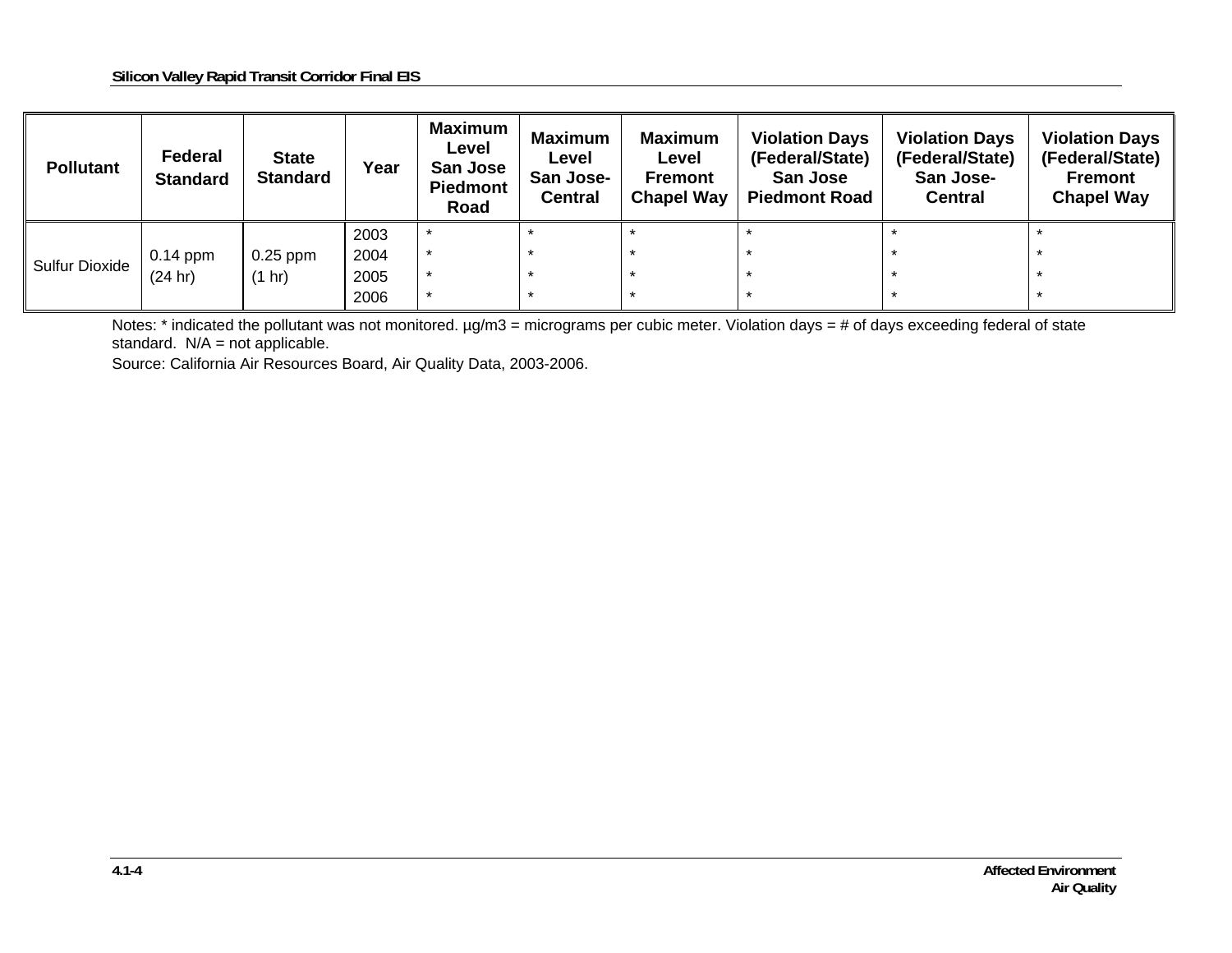### **Fremont Chapel Way Monitoring Station.**

Ozone exceeded the 8-hour NAAQS once in 2003. Ozone exceeded the state 1-hour standard four times in 2003, once in 2005, and four times in 2006. The state 8-hour standard was exceeded once in 2005 and three times in 2006. The state PM10 standard was exceeded once in 2005 and 2006. The federal PM2.5 standard was exceeded two times in 2006.

## **4.1.3 REGULATORY CONSIDERATIONS**

#### **Federal, State, and Local Air Quality Standards**

Air quality in the United States is governed by the federal Clean Air Act (CAA), which resulted in the adaptation of federal air quality standards for pollutants including CO, ozone, SO2, NOX, PM10, and PM2.5. These pollutants are referred to as criteria pollutants and are shown in Table 4.1-2. Health effects resulting from these pollutants are shown in Table 4.1-3. Although ambient air quality standards exist for criteria pollutants, ambient standards do not exist for toxic air contaminants (TACs) (also known as hazardous air pollutants [HAPs]) or greenhouse gases.

Air quality in the state is governed by the California CAA, which also resulted in the adoption of air quality standards. The state air quality standards are generally more stringent than the federal standards. The federal 1-hour ozone standard has been repealed and the state has adopted an 8-hour ozone standard (0.07 parts per million [ppm]). In addition, the state has adopted an annual PM2.5 standard (12 micrograms per cubic meter [µg/m3]). The current state air quality standards are shown in Table 4.1-2. Existing compliance within the greater project area (i.e., area "attainment") with the NAAQS and CAAQS for criteria pollutants is discussed below, along with existing pollutant concentrations.

At the federal level, the CAA is administered by the United States Environmental Protection Agency (USEPA). In California, the CCAA is administered by the California Air Resources Board (CARB) at the state level and by the air pollution control districts or the air quality management districts at the regional and local levels. The SVRTC is located in the Bay Area Air Basin. The BAAQMD is the agency principally responsible for air pollution control in this basin.

A number of models were used to determine adverse effects to air quality. The USEPAapproved emissions factor model in California is EMFAC2007. EMFAC2007 estimates emission factors for motor vehicles (passenger cars, trucks, and buses) operating in California for calendar years 1970-2040. CAL3QHC is a microcomputer based model used to predict CO concentrations from motor vehicles at roadway intersections. This model includes a traffic algorithm for estimating vehicular queue lengths at signalized intersections. The model estimates total air pollution concentrations from both moving and idling vehicles. A third model, SCREEN3 is a Gaussian plume model used to provide maximum ground-level pollution concentrations for point, area, flare, and volume sources. SCREEN3 estimates maximum ground-level concentrations and the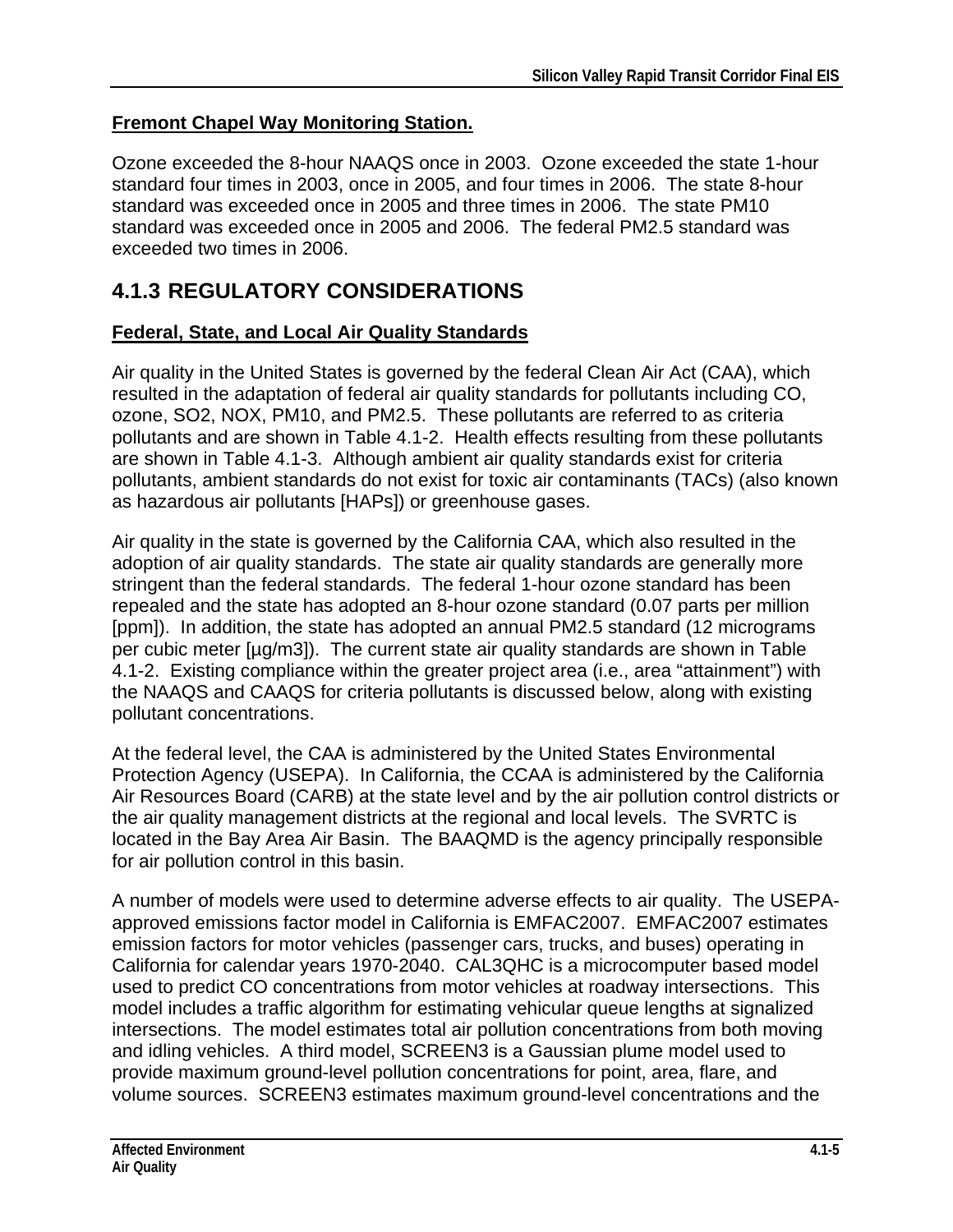distance to the maximum concentrations. SCREEN3 applies a range of meteorological conditions, including stability classes and wind speeds, to determine maximum concentrations.

| <b>Pollutant</b>                          | <b>Averaging Time</b><br><b>National</b><br><b>Standards</b> |                                                            | <b>California</b><br><b>Standards</b>               |  |
|-------------------------------------------|--------------------------------------------------------------|------------------------------------------------------------|-----------------------------------------------------|--|
| Ozone                                     | 1-hour<br>8-hour                                             | N/A<br>0.08 ppm (157<br>$\mu$ g/m3)                        | $0.09$ ppm (180 µg/m3)<br>0.07 ppm $(137 \mu g/m3)$ |  |
| Carbon Monoxide (CO)                      | 1-hour<br>8-hour                                             | 35 ppm (40 µg/m3)<br>9 ppm $(10 \mu g/m3)$                 | 20 ppm (23 µg/m3)<br>9.0 ppm $(10 \mu g/m3)$        |  |
| Nitrogen Oxides (NOX)                     | 1-hour<br>annual                                             | 0.053 ppm (100<br>$\mu$ g/m3)                              | $0.18$ ppm (338 $\mu$ g/m3)                         |  |
| Sulfur<br>Dioxide (SO2)                   | 1-hour<br>24-hour<br>annual                                  | 0.14 ppm (365<br>$\mu$ g/m3)<br>$0.03$ ppm (80 $\mu$ g/m3) | $0.25$ ppm (655 µg/m3)<br>$0.04$ ppm (105 µg/m3)    |  |
| Respirable Particulate<br>Matter (PM10)   | 24-hour<br>annual                                            | $150 \mu g/m3$                                             | 50 µg/m3<br>$20 \mu g/m3$                           |  |
| <b>Fine Particulate Matter</b><br>(PM2.5) | 24-hour<br>annual                                            | $35 \mu g/m3$<br>15 µg/m3                                  | $12 \mu g/m3$                                       |  |

**Table 4.1-2: Federal and State Ambient Air Quality Standards** 

Notes:  $pm =$  parts per million.  $\mu$ g/m3 = micrograms per cubic meter Source: California Air Resources Board, February 21, 2008.

| <b>Air Pollutant</b>      | <b>Adverse Effects</b>                                                                                                                                                                                                                                             |
|---------------------------|--------------------------------------------------------------------------------------------------------------------------------------------------------------------------------------------------------------------------------------------------------------------|
| Ozone                     | eye irritation<br>respiratory function impairment                                                                                                                                                                                                                  |
| Carbon Monoxide           | impairment of oxygen transport in the blood stream<br>aggravation of cardiovascular disease<br>impairment of central nervous system function<br>fatigue, headache, confusion, dizziness<br>can be fatal in the case of very high concentrations in enclosed places |
| Nitrogen Dioxide          | risk of acute and chronic respiratory illness                                                                                                                                                                                                                      |
| Sulfur Dioxide            | aggravation of chronic obstruction lung disease<br>increased risk of acute and chronic respiratory illness                                                                                                                                                         |
| Lead                      | impairment of blood functions and nerve constriction<br>behavioral and learning problems in children                                                                                                                                                               |
| <b>Particulate Matter</b> | may be inhaled and lodge in and irritate the lungs<br>increased risk of chronic respiratory disease with long exposure<br>altered lung function in children<br>may produce acute illness with sulfur dioxide                                                       |

Source: BAAQMD CEQA Guidelines, Assessing the Air Quality Impacts of Projects and Plans, April 1996, revised December 1999.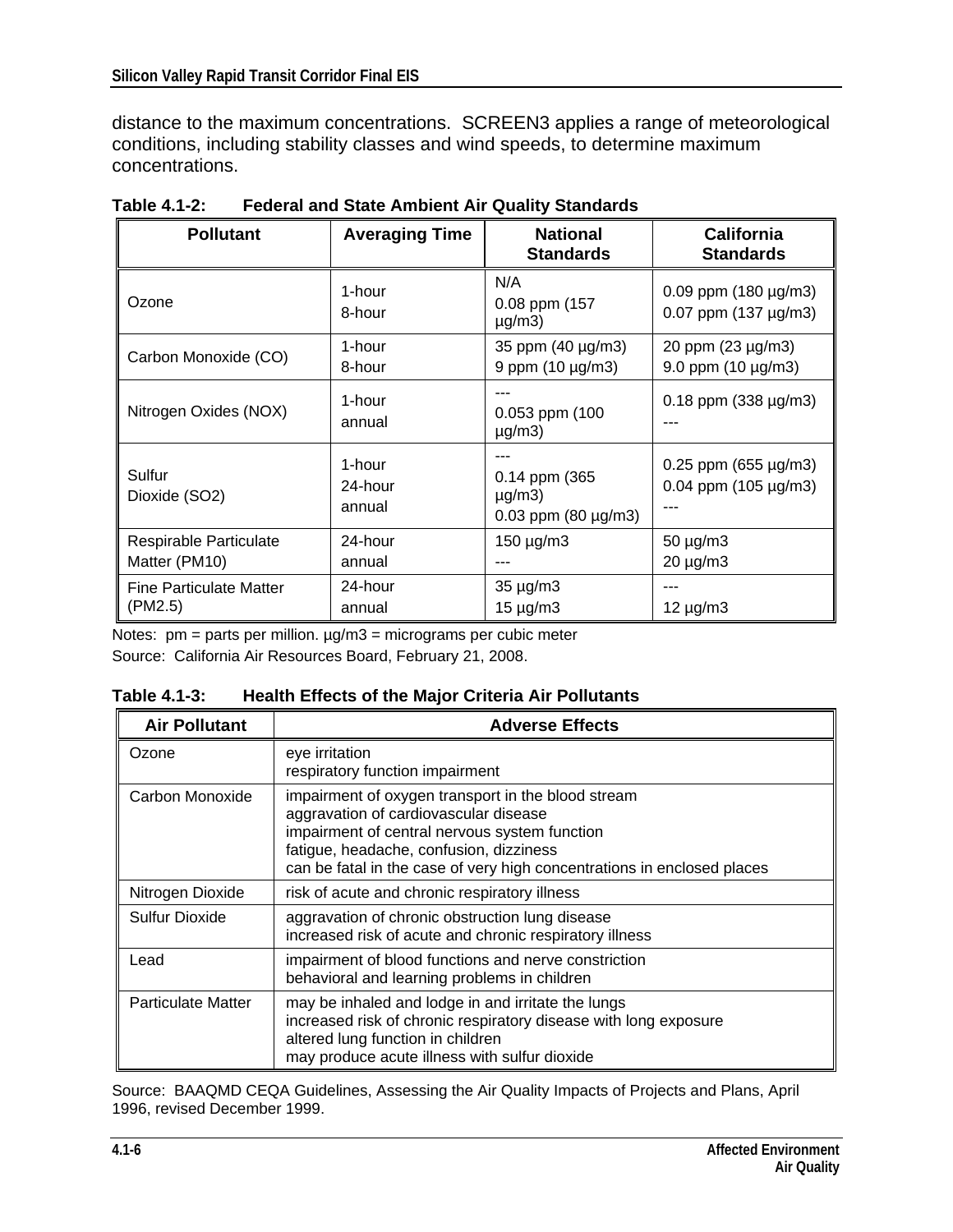### **Toxic Air Contaminants**

Due to their potential to increase the risk of developing cancer or because of the acute or chronic health risks that may result from exposure to these substances, many pollutants are identified as TACs. For TACs that are known or are suspected carcinogens, CARB has found that there are no levels or thresholds below which exposure is risk-free. Individual TACs vary greatly in the risk they present. At a given level of exposure, one TAC may pose a hazard that is many times greater than another TAC. For certain TACs, a unit risk factor can be developed to evaluate cancer risk. For acute and chronic health risks, a factor called a Hazard Index is used to evaluate risk.

TACs are emitted during combustion of gasoline and diesel fuel by motor vehicles. Benzene, formaldehyde, 1,3-butadiene, and particulate matter are some of the TACs that are emitted in diesel exhaust. Particulate matter from diesel exhaust represents the greatest health risk. CARB formally identified particulate matter emitted by diesel-fueled engines as a TAC on August 27, 1998. Since the vast majority of diesel exhaust particles are very small (94 percent of their combined mass consists of particles less than 2.5 micrometers in diameter), they are easily inhaled into the lungs. The CARB action will lead to additional control by CARB of diesel exhaust in coming years. The USEPA has also begun an evaluation of both the cancer and non-cancer health effects of diesel exhaust.

BAAQMD has developed a methodology to evaluate the significance of TAC emissions from stationary sources, but their approach does not apply to mobile sources. Automobiles and trucks are mobile sources of TAC emissions in the Bay Area, and the quantity of TAC emissions from motor vehicles is directly correlated with the amount of vehicle miles traveled.

### **Greenhouse Gases**

Greenhouse gases absorb heat in the atmosphere. Since the industrial revolution, concentrations of greenhouse gases in the earth's atmosphere have been gradually increasing. Many scientists believe that recently recorded increases in the earth's average temperature are the result of increases in concentrations of greenhouse gases. Naturally occurring greenhouse gases include water vapor, carbon dioxide (CO2), methane, nitrous oxide, and ozone. Human activities add to the levels of most of these naturally occurring gases. CO2 is released to the atmosphere when solid waste, fossil fuels (oil, natural gas, and coal), wood and wood products are burned. Nitrous oxide is emitted during agricultural and industrial activities, as well as during combustion of solid waste and fossil fuels. CO2 and nitrous oxide are the greenhouse gases released in greatest quantities from mobile sources burning gasoline and diesel fuel.

# **4.1.4 AIR QUALITY CONFORMITY REQUIREMENTS**

As amended in 1990, the federal CAA provides the current framework to ensure conformity of transportation projects with a State Implementation Plan (SIP) for air quality. The CAA defines conformity as follows: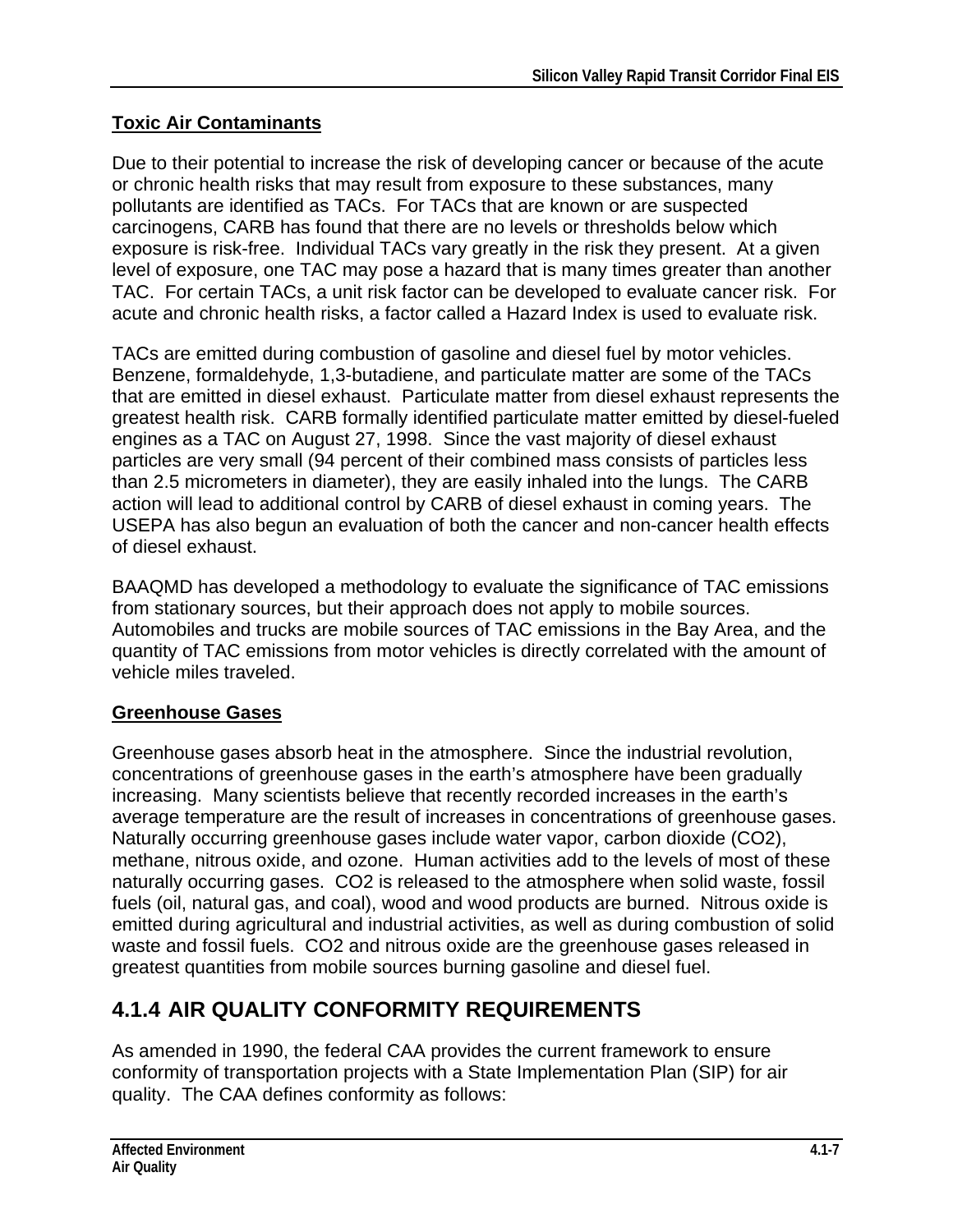"Conformity to an implementation plan's purpose of eliminating or reducing the severity and number of violations of the national ambient air quality standards and achieving expeditious attainment of such standards."

Section 176 of the CAA specifies that no federal agency may approve, support, or fund an activity that does not conform to the applicable implementation plan. In late 1993, the USEPA promulgated final rules for determining conformity of transportation plans, programs, and projects. These federal conformity rules, contained in 40 CFR Part 93, were updated in July 2004 to include criteria and procedures for the 8-hour ozone and PM2.5 national ambient air quality standards. Since the adaptation of the new conformity requirements, federal agencies have issued new technical guidance. The USEPA has published Transportation Conformity Guidance for Qualitative Hot-spot Analyses in PM2.5 and PM10 Nonattainment and Maintenance Areas (March 2006). In addition, the California Department of Transportation and the U.S. Federal Highway Administration have jointly issued *Particulate Matter and Transportation Projects, An Analysis Protocol (February 2005)*.

BAAQMD, in coordination with the Metropolitan Transportation Commission (MTC) and Association of Bay Area Governments (ABAG), is responsible for preparing air quality plans pursuant to the federal and California acts. Under the federal CAA, SIPs are required for areas that are designated as nonattainment for ozone, CO, NO2, SO2, PM2.5, or PM10. For the Bay Area Air Basin, a SIP is required for ozone since the region is currently designated as a federal nonattainment area for this pollutant. The current SIP is called the Bay Area 2001 Ozone Attainment Plan, which was adopted by MTC, ABAG, and BAAQMD in October 2001. CARB adopted this plan in November 2001, and USEPA approved the associated emissions budget in February 2002.

Whereas the SIP is prepared pursuant to the federal CAA, the Bay Area Ozone Strategy was prepared in 2005 to meet the requirements of the CCAA. The 2005 Bay Area Ozone Strategy explains how the Bay Area plans to achieve state 1-hour ozone standard planning requirements and also discusses related air quality issues of interest, including climate change, fine particulate matter, the BAAQMD's Community Air Risk Evaluation program, local benefits of ozone control measures, the environmental review process, federal ozone standards, and photochemical modeling.

MTC is responsible for establishing that the Regional Transportation Plan (RTP) and Bay Area Regional Transportation Improvement Program (TIP) conform to the SIP. An RTP conformity analysis has been completed. A final conformity analysis was adopted by MTC in March 2002 following USEPA's approval of the Bay Area mobile source emissions budget.

Transportation projects are obligated to comply with federal, state, regional, and local air quality management goals as established in the planning documents described above. In general, the BEP and SVRTP alternatives would comply with all applicable policies. As previously discussed, the BEP and SVRTP alternatives are located in an area that is in nonattainment for ozone, PM10, and PM2.5. As required by both federal and state law, the BAAQMD has developed a SIP to address the Air Basin's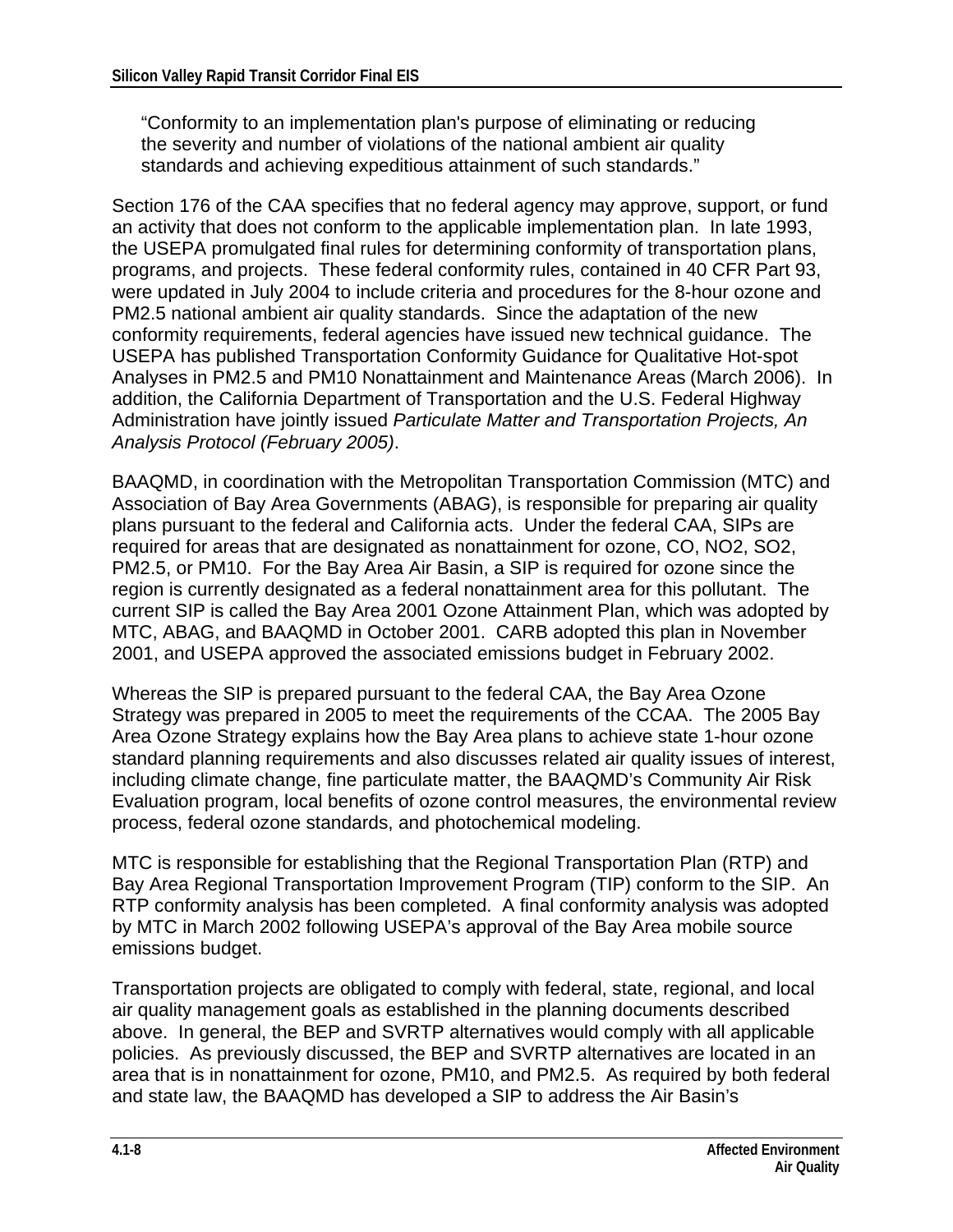nonconformity with these standards. Federal law requires that federally funded or approved transportation plans, programs, and projects demonstrate conformity with the SIPs or other applicable air quality management plans created to attain the NAAQS. Transportation projects in federally listed nonattainment areas must be found to conform to the current SIP. The RTP established by MTC, contains a long-range plan for transportation projects, including emissions budgets that conform to the SIP. Projects included in the RTP are included in a SIP mandated air quality analysis, demonstrating that the RTP is in compliance with the SIPs.

# **4.1.5 LOCAL DEVELOPMENT PLANS AND POLICIES**

Applicable air quality goals and policies from the cities of Fremont and San Jose are described below by jurisdiction.

### **City of Fremont General Plan**

The City of Fremont General Plan, adopted in May 1991, sets forth many of the city's goals, including improving air quality through transportation alternatives. The following goals were taken from the City of Fremont General Plan:

- GOAL T 2: Convenient alternatives to the automobile to conserve energy, reduce congestion, improve air quality and provide a variety of transportation choices to meet a variety of needs.
- GOAL NR 12: Air quality meeting State standards.
- Policy NR12.1.7: Reduce particulate emissions.

The BEP and SVRTP alternatives would provide an alternative means of transportation and would have the potential to improve air quality. Section 3.7, Vehicular Traffic, of the Final EIS documents the traffic effects associated with the BEP and SVRTP Alternatives. While several intersections and freeway segments would be adversely affected, particularly near the proposed BART stations, the overall vehicle miles traveled would be reduced under the BEP and SVRTP alternatives when compared to the No Build Alternative, as discussed in Section 5.1, Air Quality. Section 5.1 provides an analysis of the long-term effects of the project alternatives with regards to air quality. As stated on pages 5.1-16 and 5.1-17, the BEP and SVRTP alternatives would result in reduced air pollutant emissions from mobile sources, specifically automobiles and associated vehicle miles traveled. Both the BEP and SVRTP alternatives would result in 0.13 and 0.22 percent less vehicle miles traveled, respectively, when compared to the No Build Alternative. Thus, the BEP and SVRTP alternatives would result in fewer vehicle miles traveled and reduced emissions of toxic air contaminants. Further, the BEP and SVRTP alternatives would result in a reduction of particulate matter emissions, demonstrating a beneficial air quality operational benefit.